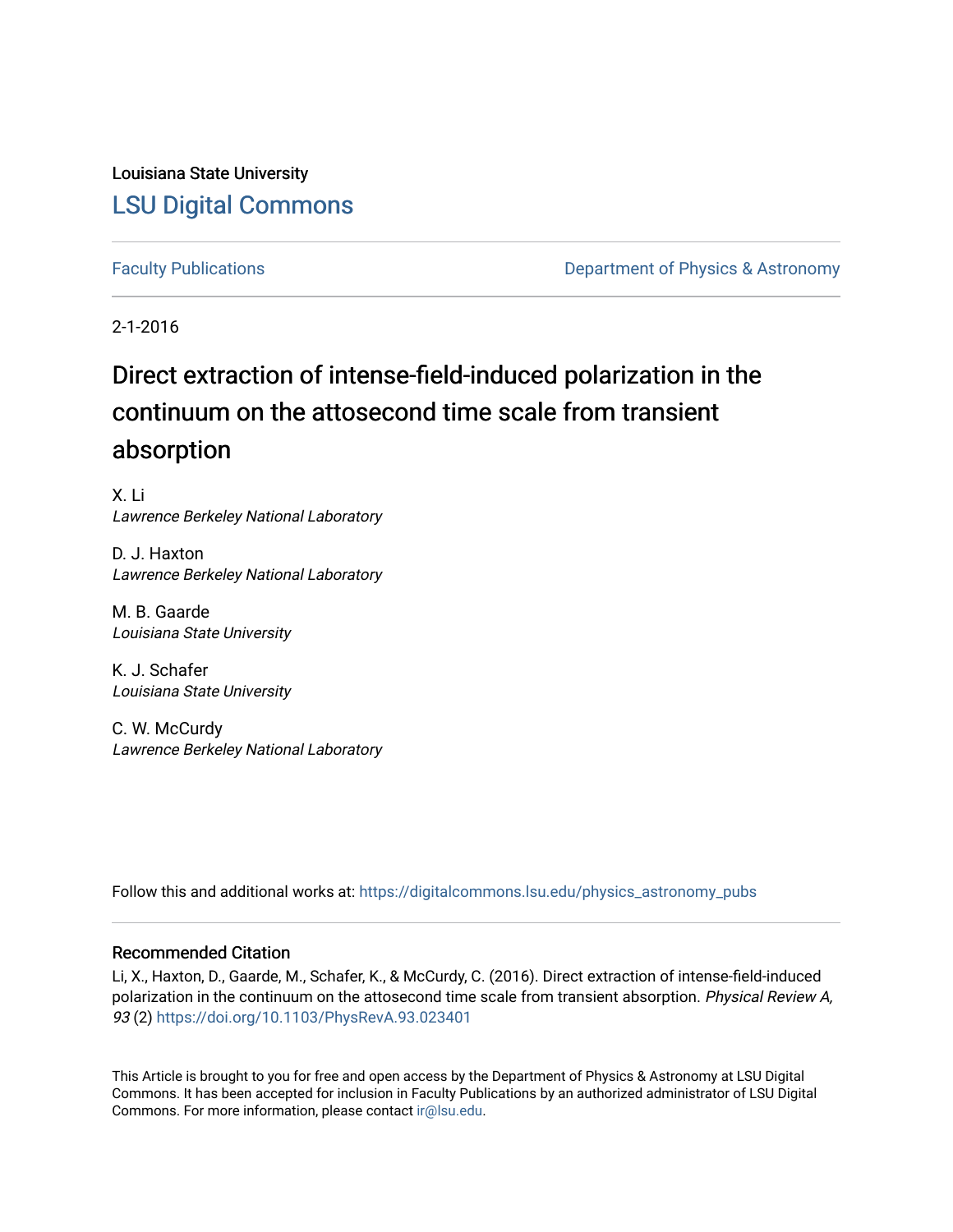

# CHORUS

This is the accepted manuscript made available via CHORUS. The article has been published as:

# Direct extraction of intense-field-induced polarization in the continuum on the attosecond time scale from transient absorption

X. Li, D. J. Haxton, M. B. Gaarde, K. J. Schafer, and C. W. McCurdy Phys. Rev. A **93**, 023401 — Published 1 February 2016 DOI: [10.1103/PhysRevA.93.023401](http://dx.doi.org/10.1103/PhysRevA.93.023401)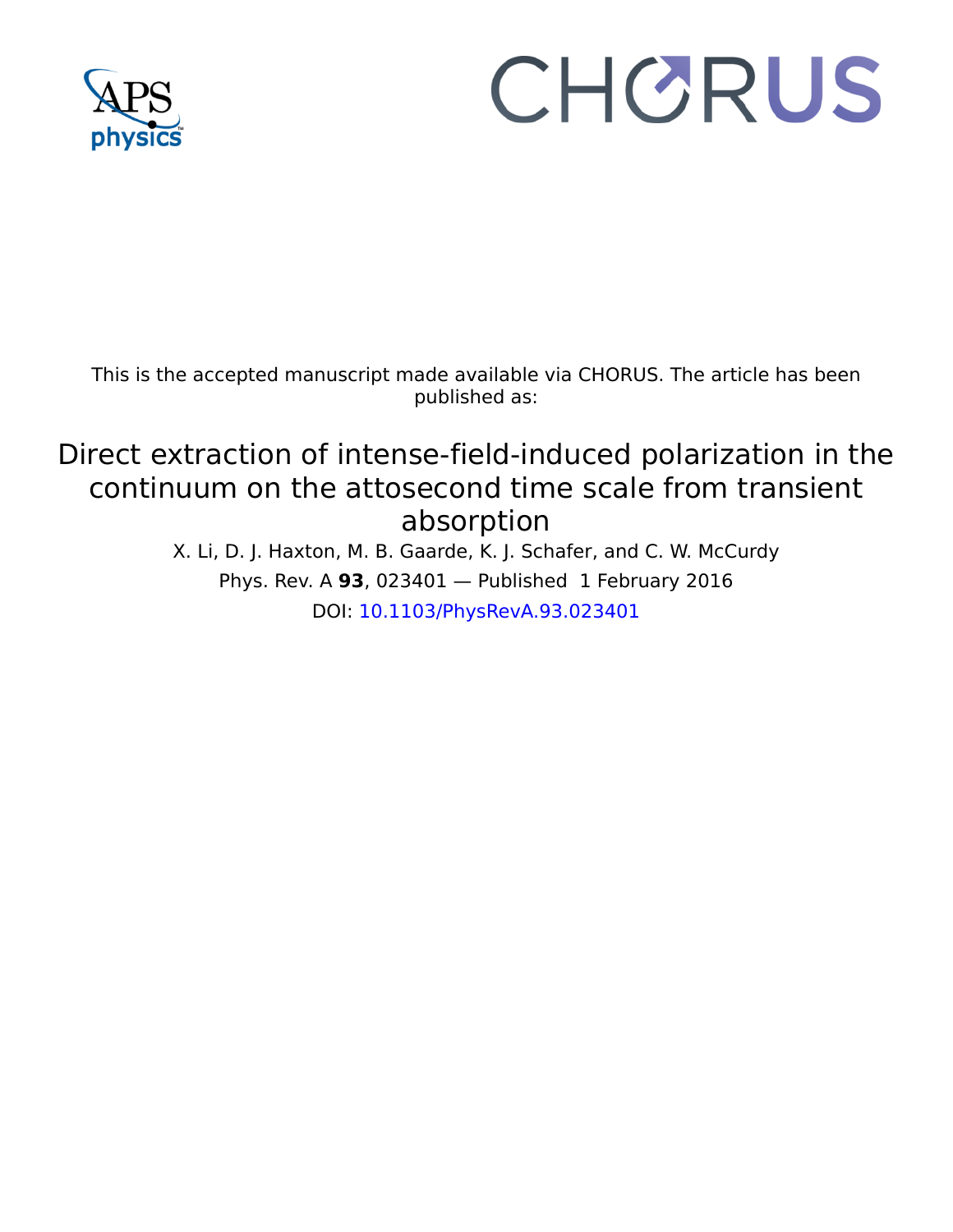## Direct extraction of intense-field induced polarization in the continuum on the attosecond time scale from transient absorption

X. Li,<sup>1</sup> D. J. Haxton,<sup>1</sup> M. Gaarde,<sup>2</sup> K. J. Schafer,<sup>2</sup> and C. W. McCurdy<sup>1,3</sup>

 $1$  Chemical Sciences Division, Lawrence Berkeley National Laboratory, Berkeley CA 94720

 $2$  Department of Physics and Astronomy, Louisiana State University, Baton Rouge, LA  $70803$ 

<sup>3</sup>Department of Chemistry, University of California, Davis, CA 95616 USA

(Dated: December 23, 2015)

A procedure is suggested for using transient absorption spectroscopy above the ionization threshold to measure the polarization of the continuum induced by an intense optical pulse. In this way transient absorption measurement can be used to probe sub-femtosecond intense field dynamics in atoms and molecules. The method is based on an approximation to the dependence of these spectra on time-delay between an attosecond XUV probe pulse and an intense pump pulse that is tested over a wide range of intensities and time delays by all-electrons-active calculations using the Multiconfiguration Time-Dependent Hartree Fock method in the case of neon.

PACS numbers: 32.80.Rm 33.80.Eh, 42.65.Ky, 42.30.Rx

#### I. INTRODUCTION

Recent experiments [1–6] have revealed how the dynamics of photon coupling between states of the target atom or molecule are manifested in attosecond transient absorption spectra. In most such studies to date, an intense femtosecond near-infrared (NIR) or visible (VIS) pulse is applied to probe or modify the dynamics initially driven by a weak and much shorter extreme ultraviolet (XUV) pulse [7, 8]. In this study, we propose a different transient absorption experiment in which a weak and ultrashort XUV pulse is used to probe the continuum dynamics driven by an intense pump pulse in the NIR, or by a low harmonic (e.g. 400nm or 266nm) of such a pulse. Based on an approximation to these spectra tested by ab initio solutions of the time-dependent Schrödinger equation on neon, we demonstrate an all optical procedure whereby the sub-femtosecond response of the system, i.e. polarization of the continuum induced by an intense pump field, could be directly extracted from this kind of transient absorption measurement.

The induced polarization of the continuum is a subfemtosecond response of the system to an intense driving field. Using an ultrafast variant of Stark spectroscopy to measure that response, Neidel et al. reported the observation of attosecond time scale electron dynamics in neutral molecules [9]. In this experiment, by monitoring the time-dependent variations of the parent molecular ion yield, it was shown that the time-dependent dipole induced by a moderately strong near-infrared (NIR) laser field can be probed by an attosecond XUV pulse. The key ingredient of the experiment in Ref. [9] for real-time probing of polarization can be understood as the non-resonant dynamic Stark effect (NRDSE) [10]. The NRDSE is conventionally defined in the intermediate strength regime, i.e. non-perturbative but also non-ionizing, where two limiting cases exist: the dipole coupling regime and the Raman regime. In the dipole case, the system's response closely follows the instantaneous electric field, which is

what Neidel et al. observed. In the Raman case, the field envelope is followed [11]. These effects are a result of a slow response of the system to a moderately strong driving field which does not depopulate the ground state appreciably.

However, the much faster response of the system at frequencies in the XUV that becomes prominent as the intensity of the driving field grows is also interesting, because it contains much of the physics responsible for high harmonic generation (HHG), for example. It is this nonlinear, high frequency response of the system on which we focus here. In this study we suggest a method for extracting this response on the attosecond time scale directly, including the associated phase information, from transient absorption measurements.

Although we suggest that this type of measurement might be possible in the general case of a transient absorption experiment with a probing XUV attosecond pulse and a longer driving NIR/VIS pulse, the calculations that are within reach of all-electrons active calculations require that we consider cases in which fewer photons are involved. We consider an example in neon in which the relevant processes nominally involve five or seven photons. In these calculations we employ a recently developed implementation of the Multiconfiguration Time-Dependent Hartree-Fock (MCTDHF) method [12, 13]. The calculations we present here include competing effects, including ionization of the target, that might obscure such an observation. Even though we consider an example in which only relatively low harmonics are generated, these calculations suggest that this approach to investigating the response of atoms and molecules to intense laser pulses might be fruitful in situations where many more photons are absorbed or emitted.

This paper is organized as follows. In Section II, we review the theory of transient absorption and describe the proposed procedure for extracting the continuum polarization from transient absorption spectra. In Section III we discuss the computational approach to compute the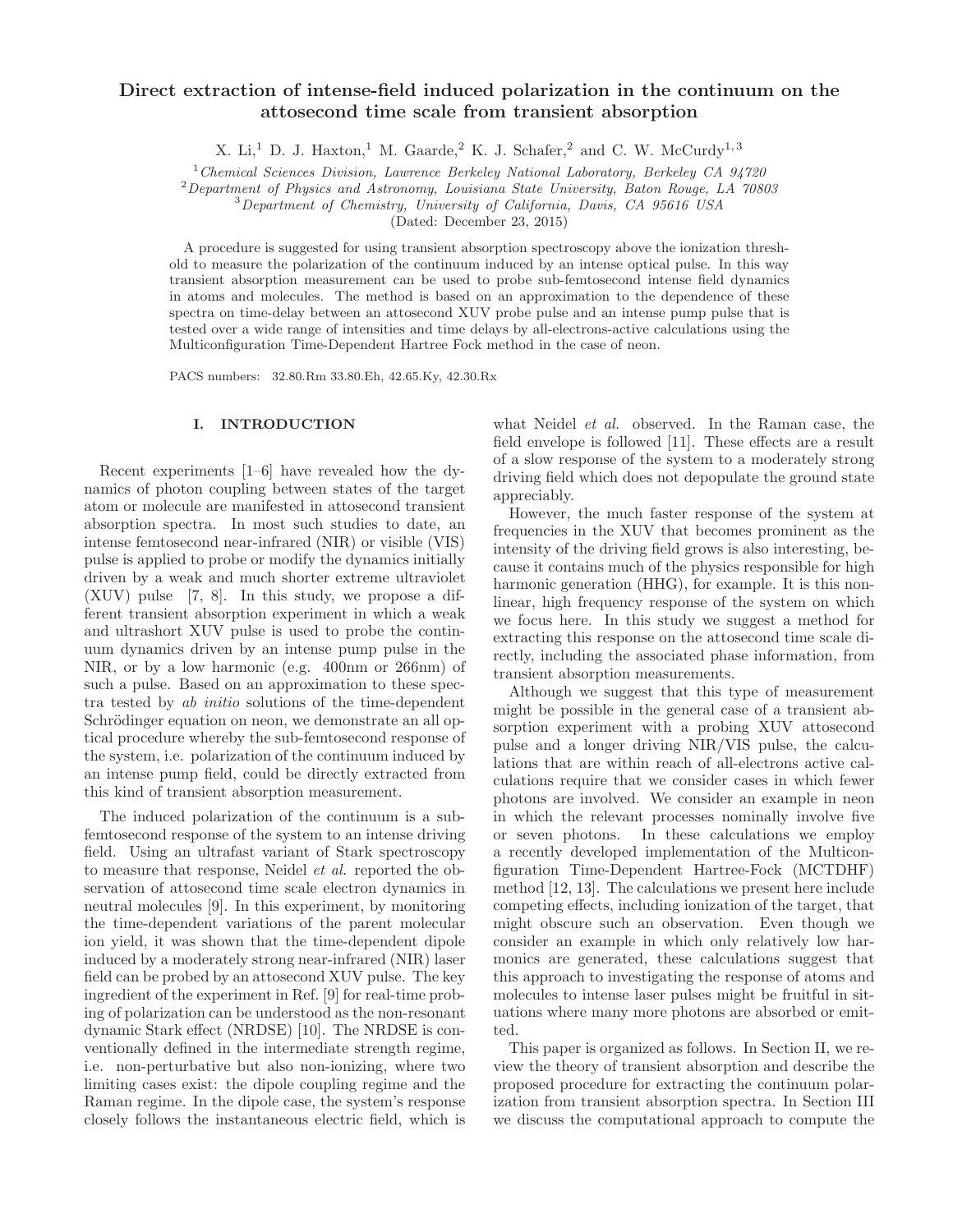transient absorption signals for neon, and in Section IV describe the extracted induced polarizations in both the frequency and temporal domain. In Section V, we discuss the feasibility of the measurement of continuum polarization by this approach, and offer concluding remarks in Section VI.

#### II. TRANSIENT ABSORPTION AND CONTRIBUTIONS TO INDUCED POLARIZATION

In the pulse configuration we consider, a time-delayed isolated XUV attosecond pulse is used to probe the polarization in the continuum induced by an intense pump pulse. To describe the resulting spectrum we start from a familiar expression for the single atom response function. If the time-dependent Hamiltonian can be expressed as  $H = H_0 - d\mathcal{E}(t)$  where  $H_0$  is the field-free Hamiltonian,  $\hat{d}$ is the dipole operator, and  $\mathcal{E}(t)$  is the electric field of the applied laser pulses, the single-atom response function can be expressed as [14–16]

$$
\tilde{S}(\omega, \tau_d) = 2\mathrm{Im}[\tilde{d}(\omega, \tau_d)\tilde{\mathcal{E}}^*(\omega, \tau_d)] \tag{1}
$$

where  $\tilde{d}(\omega, \tau_d)$  and  $\mathcal{E}(\omega, \tau_d)$  are the Fourier transform of the time-dependent induced dipole,  $d(t) \equiv \langle \Psi(t) | \hat{d} | \Psi(t) \rangle$ , and the total electric field,  $\mathcal{E}(t)$ , respectively, and where we explicitly note the dependence on the time delay,  $\tau_d$ . We use Eq.  $(1)$  in this study together with ab initio calculations of the electron dynamics to compute the absorption signals.

In the example we describe in detail below, a weak 1-fs XUV probe pulse centered at 23.13eV is applied to the neon atom together with a time-delayed, much more intense 12-fs long pump pulse centered at 266nm (the third harmonic of a 800nm laser). We observe in these calculations that at frequencies in the XUV (above the ionization potential of the atom) an "additive approximation" can be made to describe the combined field-induced polarization when the field induced polarizations by the pump and probe fields are comparable, or when the polarization induced by the pump field is larger than that induced by the XUV probe,

$$
d(t; t_d) \approx d_{\text{pr}}(t) + d_{\text{pu}}(t; t_d)
$$
  
=  $d_{\text{pr}}(t) + d_{\text{pu}}(t - t_d; 0),$  (2)

where  $d_{\text{pr}}(t)$  and  $d_{\text{pu}}(t; t_d)$  are the time-dependent polarizations induced solely by the probe pulse and by the pump pulse, respectively, in separate calculations, and where  $t_d$  is the time-delay between these two pulses. This is the point of departure for using a delayed attosecond XUV pulse to read out intense-field induced polarization,  $d_{\text{D11}}(\omega)$ . In the case where the two pulses are nonoverlapping, the polarization in the unstructured continuum induced by the first pulse decays rapidly during the time delay, and the approximation described by Eq.(2) would

be unsurprising for any intensities. In the case of overlapping pulses we observe Eq.(2) to hold nonetheless for the range of intensities in which particular frequency-mixing processes can be neglected.

The "additive approximation" observed to describe the results of the ab initio calculations can be understood schematically as follows. Remembering that we are considering only contributions at XUV frequencies, we consider the processes that can reach those continuum states of the atom. If the XUV probe can reach the portion of atomic spectrum in the continuum near that accessed by N (odd) pump photons, those processes are the ones allowed within the bandwidths of the pulses. In the example we consider computationally, the bandwidth of the pump is relatively narrow, but the XUV probe has a bandwidth that spans roughly the energy of two pump photons. Focusing on the contribution in perturbation theory of the energy range of the continuum states of the atom that can be populated near N times the central frequency of the pump pulse and within its bandwidth, which we denote  $|\Psi_f(t)\rangle$ , we might write the contributions from the relevant orders of perturbation theory and from the range of continuum states that contribute to the full wave function,  $|\Psi(t)\rangle$  as,

$$
|\Psi(t)\rangle \approx |\Psi_0(t)\rangle + |\Psi_f^{(1pr)}(t)\rangle + |\Psi_f^{(Npu)}(t)\rangle
$$
  
+ 
$$
|\Psi_f^{(1pr \pm 2pu)}(t)\rangle + \text{other.}
$$
 (3)

Here  $|\Psi_0(t)\rangle = |\Psi_0\rangle e^{-iE_0t/\hbar}$  is the wave function for the initial (ground) state (assumed for the moment not to be significantly depopulated), and  $|\Psi_f^{(1pr)}\rangle$  $\langle 1pr \rangle_{f}$   $|\Psi_{f}^{(Npu)}\rangle$  $f_f^{(Npu)}(t)\rangle,$ and  $|\Psi_f^{(1pr \pm 2pu)}|$  $(f^{(1pr\pm 2pu)}(t))$  are the contributions to the perturbation expansion of  $|\Psi_f(t)\rangle$  of the processes involving 1 probe, N pump and 1 probe  $\pm$  2 pump photons respectively. The time-dependent induced polarization is  $d(t) = \langle \Psi(t) | \hat{d} | \Psi(t) \rangle$ , and the portion of it in this region of the spectrum can thus be approximated as

$$
d_f(t) \approx \langle \Psi_0(t) | \hat{d} | \Psi_f^{(1pr)}(t) + \Psi_f^{(Npu)}(t) + \Psi_f^{(1pr \pm 2pu)}(t) \rangle
$$
  
+ c.c.  

$$
\approx \langle \Psi_0(t) | \hat{d} | \Psi_f^{(1pr)}(t) \rangle + \langle \Psi_0(t) | \hat{d} | \Psi_f^{(Npu)}(t) \rangle
$$

$$
+ \langle \Psi_0(t) | \hat{d} | \Psi_f^{(1pr \pm 2pu)}(t) \rangle + c.c., \tag{4}
$$

where the first and the second terms corresponds to  $dpr(t)$  and  $dpu(t; t_d)$  in Eq. (2), respectively.

When the energy bandwidths of both fields, probe and pump, are narrow, the third pathway is negligible and can be safely neglected. However, when the probe (XUV) field has a wide energy bandwidth and, most importantly, also is sufficiently intense, this additional third pathway can cause the "additive approximation" to break down. Our proposed extraction procedure, which is entirely based on the "additive approximation" in Eq. (2) is effective when this third contribution to polarization is significantly smaller than the first two contributing terms in this analysis. For combinations of intensities for which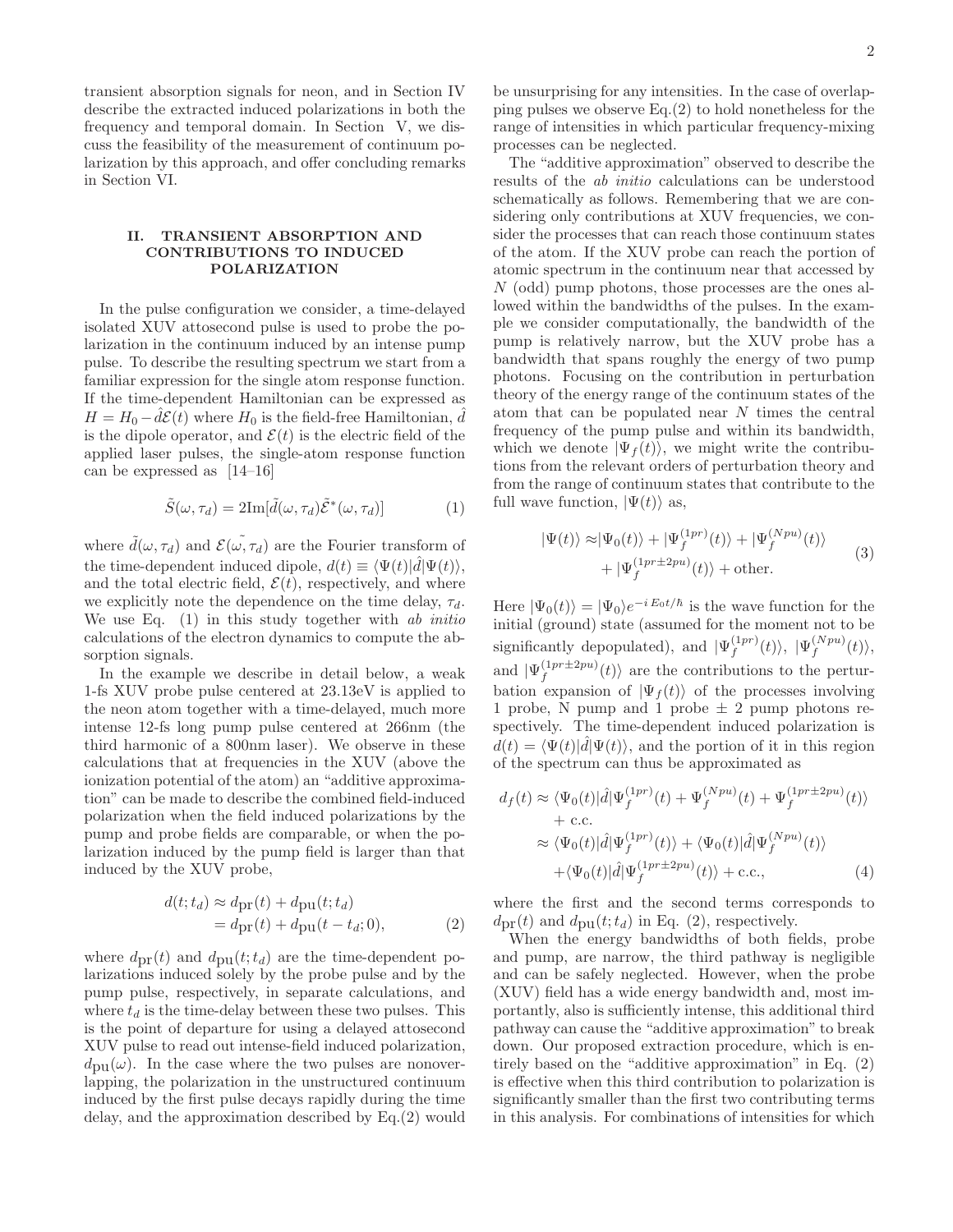such frequency-mixing in the ionization continuum is not negligible, in particular, for an overly intense probe pulse, this approximation would be expected to fail.

This limited analysis is admittedly insufficient to completely explain the robustness of this approximation as we observe it in the numerical simulations presented here. It appears to be accurate even when the initial state of the atom is significantly depopulated by the pulses through multiphoton ionization. In exploratory calculations on the hydrogen and nitrogen atoms with 400 nm pump pulses, in which the continuum polarization corresponding to the absorption of 5 pump photons was probed by the XUV pulse, results were observed similar to the ones we report in detail for neon.

We now turn to the consequences of the approximate additive property we observe in Eq. $(2)$ . The central result comes essentially from substituting the Fourier transform of Eq.(2) into Eq.(1). The electric field for  $\omega$  in the XUV is mainly due to the probe field, because those frequencies are outside the bandwidth of the pump pulse,  $\mathcal{E}_{\text{pu}}(\omega) \ll \mathcal{E}_{\text{pr}}(\omega)$ . That fact, together with the identity  $\int_{-\infty}^{\infty} d(t-t_d) \exp[i\omega t] dt = \exp[i\omega t_d] \int_{-\infty}^{\infty} d(t) \exp[i\omega t] dt,$ and the "additive approximation" allows Eq. (1) to be simplified to

$$
\tilde{S}(\omega; t_d) = 2\text{Im}[\tilde{d}(\omega; t_d)\tilde{\mathcal{E}}^*(\omega)] \n\approx \tilde{S}_{\text{pr}}(\omega) + 2\text{Im}[\tilde{d}_{\text{pu}}(\omega; t_d)\tilde{\mathcal{E}}^*_{\text{pr}}(\omega)] \n\approx \tilde{S}_{\text{pr}}(\omega) + 2\text{Im}[\tilde{d}_{\text{pu}}(\omega; t_d = 0)e^{i\omega t_d}\tilde{\mathcal{E}}^*_{\text{pr}}(\omega)],
$$
\n(5)

Eq. (5) is the key result showing that the time-delay dependence of this transient absorption spectrum is contained only in the exponential factor,  $\exp[i\omega t_d]$ . If the probe field is well characterized, this equation provides the ingredients for a heterodyne detection of the continuum polarization induced by the pump,  $d_{\text{pu}}(\omega)$ . Given knowledge of the probe field  $\tilde{\mathcal{E}}_{\text{DT}}(\omega)$ , and the values of  $S(\omega; t_d)$  for three time delays, the approximate expression in Eq. (5) can be used to solve at each value of  $\omega$ for three unknowns: the probe-only absorption spectrum,  $S_{\text{DT}}(\omega)$ , and the real and imaginary components of the pump-field-induced polarization,  $\text{Re}[\tilde{d}_{\text{DU}}(\omega; t_d = 0)]$  and  $\text{Im}[\tilde{d}_{\text{pu}}(\omega;t_d=0)].$  In Eq(5) the probe-only absorption is given by  $\tilde{S}_{\text{pr}}(\omega) = 2\text{Im}[\tilde{d}_{\text{pr}}(\omega)\tilde{\mathcal{E}}^*_{\text{pr}}(\omega)].$ 

To test this procedure for extracting the real and imaginary parts of the pump-field-induced polarization, we will also calculate it separately from a pump-only  $ab$  initio calculation. The induced polarization as a function of time at frequencies in the continuum is given by the Fourier transform  $\ddot{d}_{\text{DU}}(\omega; t_d = 0)$ 

$$
d_{\text{continuum}}(t) \equiv \frac{2}{\sqrt{2\pi}} \text{Re}\left[\int_{I_p}^{\infty} \tilde{d}_{\text{pu}}(\omega; t_d = 0) e^{-i\omega t} d\omega\right],\tag{6}
$$

where  $I_p$  is the ionization potential (IP). The induced polarization in the continuum is a measure of the established superposition of ground state and continuum-state states of the atom and is transient in nature because the ionized electrons quickly leave the vicinity of the atom. The continuum polarization differs in that sense from the induced polarization below the IP which can persist until dephasing or spontaneous emission extinguishes it. The procedure we describe here allows the extraction of both the magnitude and phase of the field-induced polarization directly from measured absorption spectra.

#### III. COMPUTATIONAL APPROACH

To demonstrate the extraction of the field-induced polarization, we study the transient absorption spectrum of the atomic Neon system using the MCTDHF method to solve the time-dependent Schrödinger equation with all ten electrons active. This method has been previously explored and developed by several groups [17–23] and by two of the present authors [12, 13] at length. As more orbitals are included, the MCTDHF wave function formally converges to the exact many-electron solution. It rigorously treats the ionization continua for both single and multiple ionization using exterior complex scaling of the electronic coordinates. The results presented here were calculated using nine time-dependent orbitals represented using grid methods in full dimensionality, which can be initially labeled as 1s, 2s, 2p, 3s, and 3p. These calculations have a spin-adapted singlet configuration space of dimension 4116. We performed calculations similar to the ones reported here using ten-orbital (configuration space of dimension 12,656) and twelve-orbital wave functions (137,196 configurations) which are considerably more computationally demanding. The MCTDHF results shown here were thereby verified to be converged with respect to the number of orbitals.

In all the calculations reported in this study, the weak XUV probe pulse is an isolated 1-fs pulse with a sin<sup>2</sup> envelope centered at 23.13 eV (corresponding to a period of 0.179 fs) and with an intensity of  $1.6 \times 10^{10}$  W/cm<sup>2</sup>. The intense 12-fs long pump pulse is centered at 266nm (corresponding to 4.65 eV and a period of 0.887 fs) which is the third harmonic of an 800 nm laser. The intensities of the pump pulses were varied in the calculations as reported below. Using Eq. (1), we first computed the probe-only absorption spectrum which is shown by the dashed lines in Fig. 1a. The direct photo-ionization cross section can be computed from that absorption spectrum using  $\sigma(\omega) = 4\pi \alpha \omega \tilde{S}(\omega)/|\tilde{\mathcal{E}}(\omega)|^2$ , and agrees well with the measurement in Ref. [24]. The computed energy-dependent photoelectron angular anisotropy parameter agrees with the measurements in Ref [25, 26].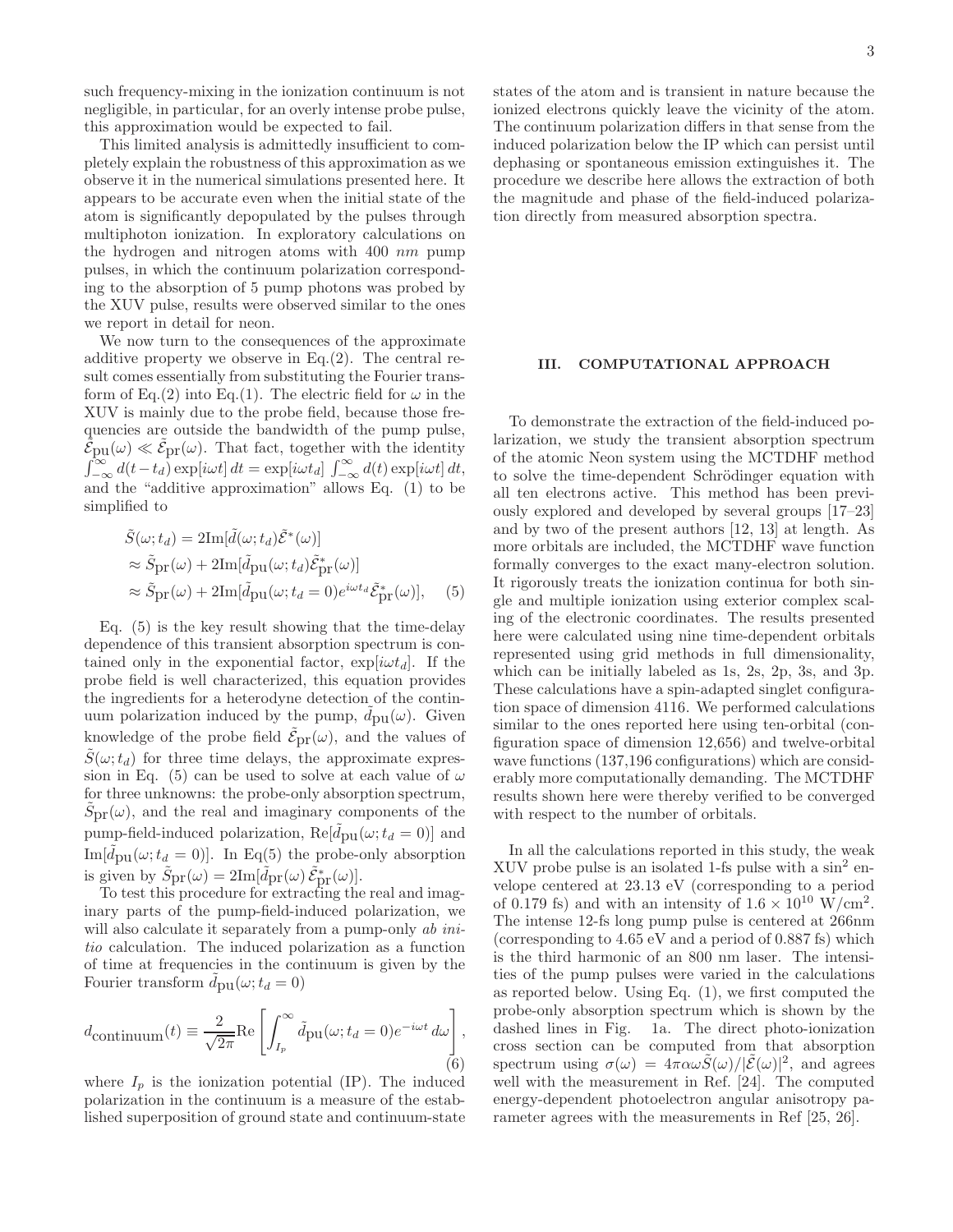

FIG. 1. (Color online) (a) Energy-resolved absorption signals for the probe-only (dash) and pump-probe cases with timedelay of  $-0.092$ fs (dash-dot), 0fs (solid), and  $+0.092$ fs (dashdot-dot). Inset: Schematic of timing of the associated electric fields of the 12fs 266nm pump and the delayed 1fs XUV probe. Comparison of the extracted (dots) and the computed (solid) induced-polarization by the pump field  $(I_{\text{pump}} = 1 \times 10^{14}$  $W/cm<sup>2</sup>$ ) in the continuum in the (b) frequency and (c) temporal domain. Inset: A schematic comparison of the fieldinduced polarization (solid) and instantaneous electric field of the pump field (dashed) and its envelope (dash-dot).

#### IV. NUMERICAL EXTRACTION OF CONTINUUM POLARIZATION FROM TRANSIENT ABSORPTION

We first study the transient absorption spectra using a pump pulse with an intermediate strength of  $I_{\text{pump}} =$  $1 \times 10^{14}$  W/cm<sup>2</sup>. At this pulse intensity the ionization probability is nearly zero and the system is mostly unexcited largely after the pulse ends. To solve for the unknowns in Eq. (5), three different time-delays near zero are chosen,  $t_d = -0.092$ fs, 0fs, and 0.092fs, where the two pulses have maximal temporal overlaps. The resulting transient spectra from MCTDHF calculations are shown in Fig. 1a. The associated electric fields for these three pump pulses in relation to a fixed probe pulse are shown in the inset. These computed spectra  $\tilde{S}(\omega; t_d)$  are used as input for Eq. (5) to solve for  $\text{Re}[\tilde{d}_{\text{DU}}(\omega; t_d = 0)]$ and  $\text{Im}[\ddot{d}_{\text{DU}}(\omega; t_d = 0)].$ 

In Fig. 1b, we show the real components of both the extracted and the MCTDHF computed  $d_{\text{DU}}(\omega)$  which agree well with each other. At this intensity, the cut-off energy of harmonics is at  $\omega = 27.9$  eV and thus the fifth harmonic centered around 23.3eV is significantly larger than the seventh harmonic centered around 32.6 eV, and the extraction of the continuum polarization in the region of both harmonics is seen to be effective. The duration of the polarization induced by the fifth harmonic shown in Fig. 1c is about half the 12 fs duration of the pump pulse, and this is consistent with the fact that it scales with the fifth power of the electric field,  $\mathcal{E}(t)$ , which has  $a \sin^2$  envelope.

The pump-field-induced polarization in the continuum,  $d_{\text{extracted}}(t)$ , can then be computed using Eq. (6) and is compared in Fig. 1c with  $d_{\text{continuum}}(t)$  computed with Eq.(6) directly from the MCTDHF wave function. The two curves are almost graphically indistinguishable, and measuring their relative proximity by the root-mean-square deviation divided by the maximum value of  $d_{\text{continuum}}(t)$  gives 1% for the data shown in Fig. 1c. We must note however, that in an experimental implementation of the procedure in this example, the bandwidth of the short XUV pulse as well as its characterization would be limitations, and it is likely that a pulse shorter than the 1 fs duration used in this computational demonstration would be necessary.

#### V. FEASIBILITY OF MEASUREMENT OF CONTINUUM POLARIZATION

It is important to note that the pump-field-induced polarization in the continuum,  $d_{\text{continuum}}(t)$ , is not a measure of the NRDSE [10]. As shown in the inset of Fig. 1c, which magnifies the time scale around the middle of the 266nm pulse, the induced polarization in the continuum follows neither the instantaneous electric field nor its envelope. Instead,  $d_{\text{continuum}}(t)$  is a nonlinear response to its driving field (pump) and oscillates at a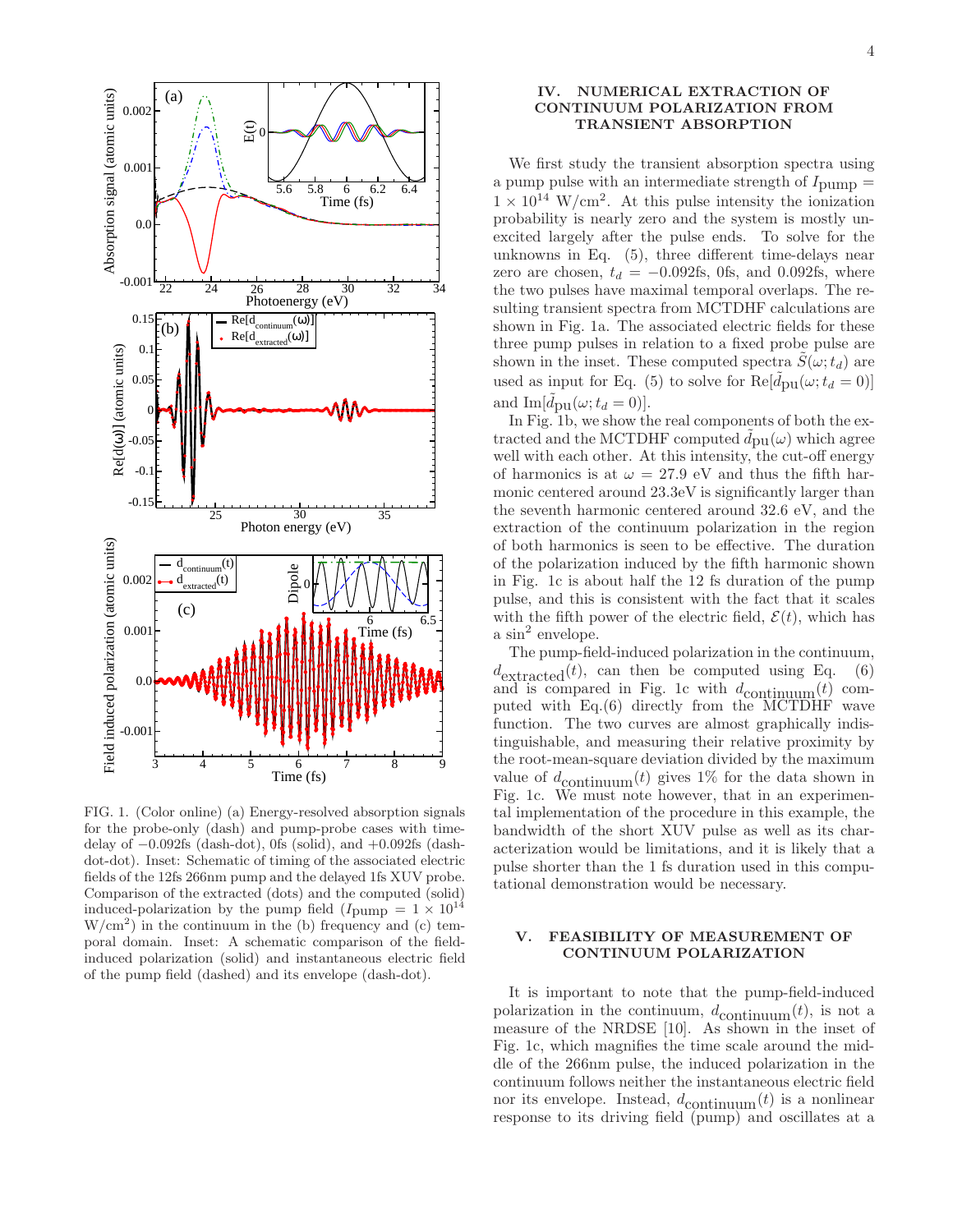

FIG. 2. (Color online) (a) Energy-resolved absorption signals for the probe-only (dashed) and pump-probe case with a time-delay of −17.74fs (solid) with its Fourier-transform (FT) in the inset. (b) Comparison of the extracted polarization for two different time-delays  $t_d = 0$  fs (black solid) and  $t_d = -17.74$ fs (green dashed) with the MCTDHF computed polarization in continuum (red dots).

much higher frequency, i.e.,  $\omega \gg \omega_{\text{pump}}$ . Below, we apply this extraction procedure in the case of a much more intense pump field that can completely ionize the system, well beyond the intermediate strength regime where the NRDSE is relevant.

In the intermediate pulse strength regime, with  $I_{\text{pump}} = 1 \times 10^{14} \text{ W/cm}^2$ , we can also investigate the applicability of this extraction procedure for two nonoverlapping pulse configurations: the pump-first and probe-first cases. At this intensity, the pump pulse does not lead to appreciable ionization or excitation after it is over. The same is true of course for the weaker probe pulse, and one therefore expects the "additive approximation" to hold for both pulse orders. In Fig. 2a, we show the MCTDHF computed spectrum with a timedelay of −17.74fs compared with the probe-only spectrum. To verify these arguments, four pulse configurations,  $t_d \approx -17.74$ fs,  $-8.87$ fs,  $+8.87$ fs, and  $+17.74$ fs (20 optical cycles), were tested. The values of  $d_{\text{continuum}}(t)$ extracted using Eq.(1) and computed from the MCT-



FIG. 3. (Color) Comparison of the extracted (dots) and the MCTDHF computed (solid) induced-polarization by the pump field  $(I_{\text{pump}} = 5 \times 10^{15} \text{ W/cm}^2)$  in the continuum. Inset: the time-dependent population of the ground states for  $I_{\text{pump}} = 1 \times 10^{14} \text{ W/cm}^2 \text{ (green)}, 1 \times 10^{15} \text{ W/cm}^2 \text{ (orange)}$ and  $5 \times 10^{15}$  W/cm<sup>2</sup> (blue).

DHF wave function are almost identical to that shown in Fig. 1b for  $t_d = 0$ fs, and are therefore not shown here. Note, in the probe-first case, the transient absorption spectrum is always measured after both of the pulses are over. Therefore, the success of extraction with this counter intuitive pulse sequence, probe-first, does not conflict with causality.

Another difference between the non-overlapping (e.g. pump first probe later) and overlapping pulse configurations is that the additional pathway discussed above involving absorption of one probe (XUV) photon plus two pump (NIR/VIS) photons, which corresponds to the third contributing term to the total polarization in Eq. (4), would have minimum effect in the non-overlapping case (particularly in the continuum). Hence, to investigate the potential limit of the "additive approximation" and thus the limit of this proposed extraction procedure, we compared the extracted polarization in the continuum for two cases at  $t_d = 0$  fs and  $t_d = -17.74$  fs with the MCTDHF computed one. The largest difference between these two extracted polarization is in the range from 26.5 eV to 30.5eV as shown in Fig. 2b. It is clear that when  $t_d = -17.74$  fs the extraction is more effective because the "additive approximation" still holds: the additional contribution (the third term in Eq.  $(4)$ ) to the polarization is minimal when the pump field is applied well before the probe field.

Next we investigate the range of applicability of the extraction procedure as a function of the pump field intensity. As the pump field intensity increases, more complex dynamics are induced. The inset of Fig. 3 displays the time-dependent population of the ground state for three pump field intensities. As mentioned above, at  $I_{\text{pump}} = 1 \times 10^{14} \text{ W/cm}^2$ , the pump field is nonionizing and leaves the atom mostly unexcited. How-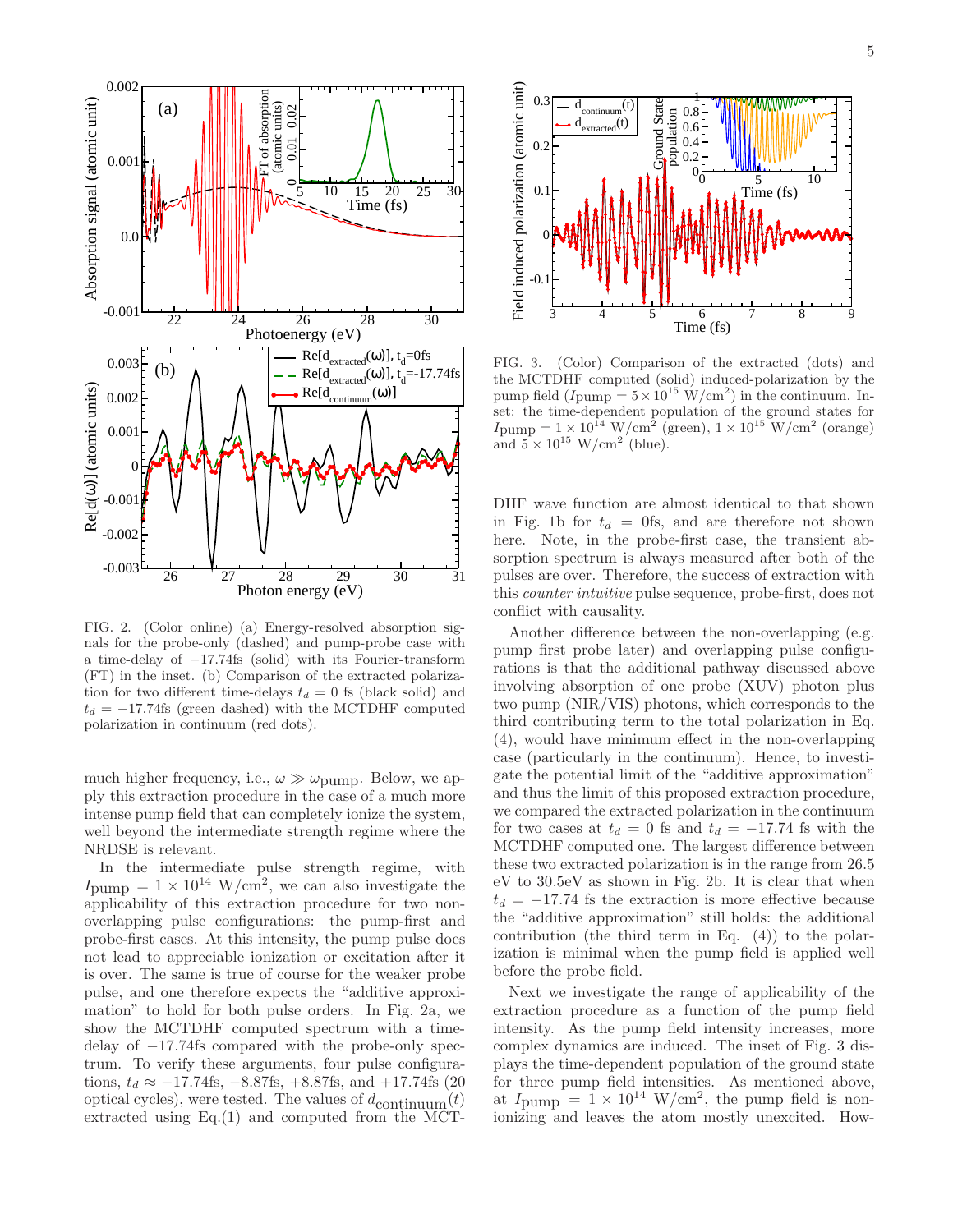

FIG. 4. (Color online) Comparison of the extracted (dots) and the computed (solid) induced-polarization by the pump field  $(I_{\text{pump}} = 1 \times 10^{14} \text{ W/cm}^2)$  in the continuum with a 30% error in the measured spectra shown in the inset (c.f. Fig. 1a)

ever, at  $I_{\text{pump}} = 5 \times 10^{15} \text{ W/cm}^2$ , the pump field completely depopulates the ground state, transferring 13.6% to excited states and 86.4% to ionization. We studied a wide range of pump field intensities, with  $I_{\text{pump}}$  between  $5 \times 10^{13}$  and  $5 \times 10^{15}$  W/cm<sup>2</sup>, as well as pulse sequences with  $t_d$  between -17.74 and 17.74 fs. We found the relative proximity of  $d_{\text{extracted}}(t)$  and  $d_{\text{continuum}}(t)$ (by the measure described above) to be 2.0% and 6.5% for  $I_{\text{pump}} = 1 \times 10^{15} \text{ W/cm}^2$  and  $I_{\text{pump}} = 5 \times 10^{15}$ W/cm<sup>2</sup> , respectively. For the most intense pulses studied, with  $I_{\text{pump}} = 5 \times 10^{15} \text{ W/cm}^2$ ,  $d_{\text{pr}}(t)$  in Eq.(2) is effectively negligible, and Eq. (5) simply becomes  $\tilde{S}(\omega; t_d) \approx 2\text{Im}[\tilde{d}_{\text{pu}}(\omega; t_d = 0)e^{i\omega t_d}\tilde{\mathcal{E}}_{\text{pr}}^{*}(\omega)].$  Heterodyne detection of  $\tilde{d}_{\text{p}u}$  therefore succeeds even at this intensity in these calculations, even though our theoretical justification of the "additive approximation" upon which it is based is insufficient to completely explain why.

It is important to understand the degree to which error in measuring the intensity of the transient absorption spectrum might limit the practicality of the proposed extraction procedure. In the inset of Fig. 4, a spectrum with zero time-delay and a 30% measurement error on average is compared with the computed spectrum. The result of using three such noisy spectra with different time-delays in Eq. (5) to produce  $d_{\text{extracted}}(t)$  is compared with  $d_{\text{continuum}}(t)$  in Fig. 3. The relative proximity of  $d_{\text{extracted}}(t)$  and  $d_{\text{continuum}}(t)$  is calculated to be 17.5%. Additional studies showed that the error in the extraction of  $d_{\text{continuum}}(t)$  is statistically a linear function of the error in the measured spectra,  $S(\omega)$ .

In solving for the polarization  $d_{\text{pu}}$  using Eq. (5), the absolute time-delay  $t_d$  between the probe and pump pulses was assumed to be known accurately. By artificially shifting the value of  $t_d$  by values of  $\Delta t_d$  of up to two femtoseconds, we verified that, as Eq. (5) suggests, the extracted polarization is simply shifted by  $-\Delta t_d$  in

time  $t$  without changing its shape.

The form of Eq. (5) also suggests a way to determine  $t_d$  experimentally if the probe pulse is well characterized, at least in principle. The only dependence on  $t_d$ of  $S(\omega; t_d)$  appears in the exponential factor,  $\exp[i\omega t_d]$ , indicating that for a specific  $t_d$ , the transient absorption signal would show a fast oscillation as a function of the photon energies with a period of  $2\pi\hbar/t_d$ . In Fig. 2, we show the MCTDHF computed spectrum with a timedelay of −17.74fs compared with the probe-only spectrum. This fast oscillation is most clearly exhibited above the IP where the absorption signals are continuous as a function of photon energy. The Fourier-transform of the absorption signal over the photon energies is plotted in the inset of Fig. 2, which shows a clear maximum at 17.60fs. This Fourier-transform of the absorption signal can be used to determine  $t_d$  with a deviation of 0.14fs from its true value in this case, simulating a direct measurement of the absolute time-delay with a sub-cycle and sub-femtosecond resolution [27].

The fast oscillation with photon energy with a period of  $2\pi\hbar/t_d$  as shown in Fig. 2 implies a practical limit of the longest time-delay at which Eq. (5) is useful. When the energy resolution of the measured spectra is comparable with  $2\pi\hbar/t_d$ , it will be difficult to resolve these fast oscillations and thus the extraction of the field-induced polarization in the continuum will necessarily fail. For a 10meV resolution this upper limit of  $t_d$  is estimated to be 100fs.

At high intensities, the pump field (NIR/VIS) generates harmonics, and it is reasonable to ask whether those harmonics at frequencies within the bandwidth of the probe pulse might obscure the transient absorption signal. At a specific time-delay, the input electric field strength is the sum of that of the two pulses,  $\tilde{\mathcal{E}}_{in}(\omega) = \tilde{\mathcal{E}}_{pr}(\omega) + \tilde{\mathcal{E}}_{pu}(\omega; t_d)$ . We estimate the electric field strength of the generated harmonics from the wave equation in the slowly evolving wave approximation, which in the frequency domain reads as [28, 29],

$$
\nabla_{\perp}^{2} \tilde{\mathcal{E}}(\omega) - \frac{2i\omega}{c} \frac{\partial \tilde{\mathcal{E}}(\omega)}{\partial z} = -\frac{\omega^{2}}{\epsilon_{0} c^{2}} [\tilde{P}(\omega)]. \tag{7}
$$

In the limit of perfect phase matching, we can estimate an upper limit for the electric field strength of the harmonics propagating through a medium of length L:

$$
\tilde{\mathcal{E}}_{\text{HG}}(\omega) = \frac{i\omega}{2\epsilon_0 c} \tilde{d}(\omega) n L. \tag{8}
$$

To complete the estimate we take  $n = 1 \times 10^{17}/\text{cm}^3$ as the atomic density and  $L = 0.1$  mm as the medium length. The comparison of  $\tilde{\mathcal{E}}_{in}(\omega)$  and  $\tilde{\mathcal{E}}_{HG}(\omega)$  are shown in Fig. 5a. In these calculations the Fourier transform,  $d(\omega)$ , is computed from  $d(t)$  using a windowing function  $\cos(t\pi/2T_{max})$ , with the window having a width of  $T_{max} = 3000$  atomic time units, for a 266 nm pulse duration of 500 atomic units.

We also estimated the output electric field strength for the probe pulse by employing the Beer-Lambert law as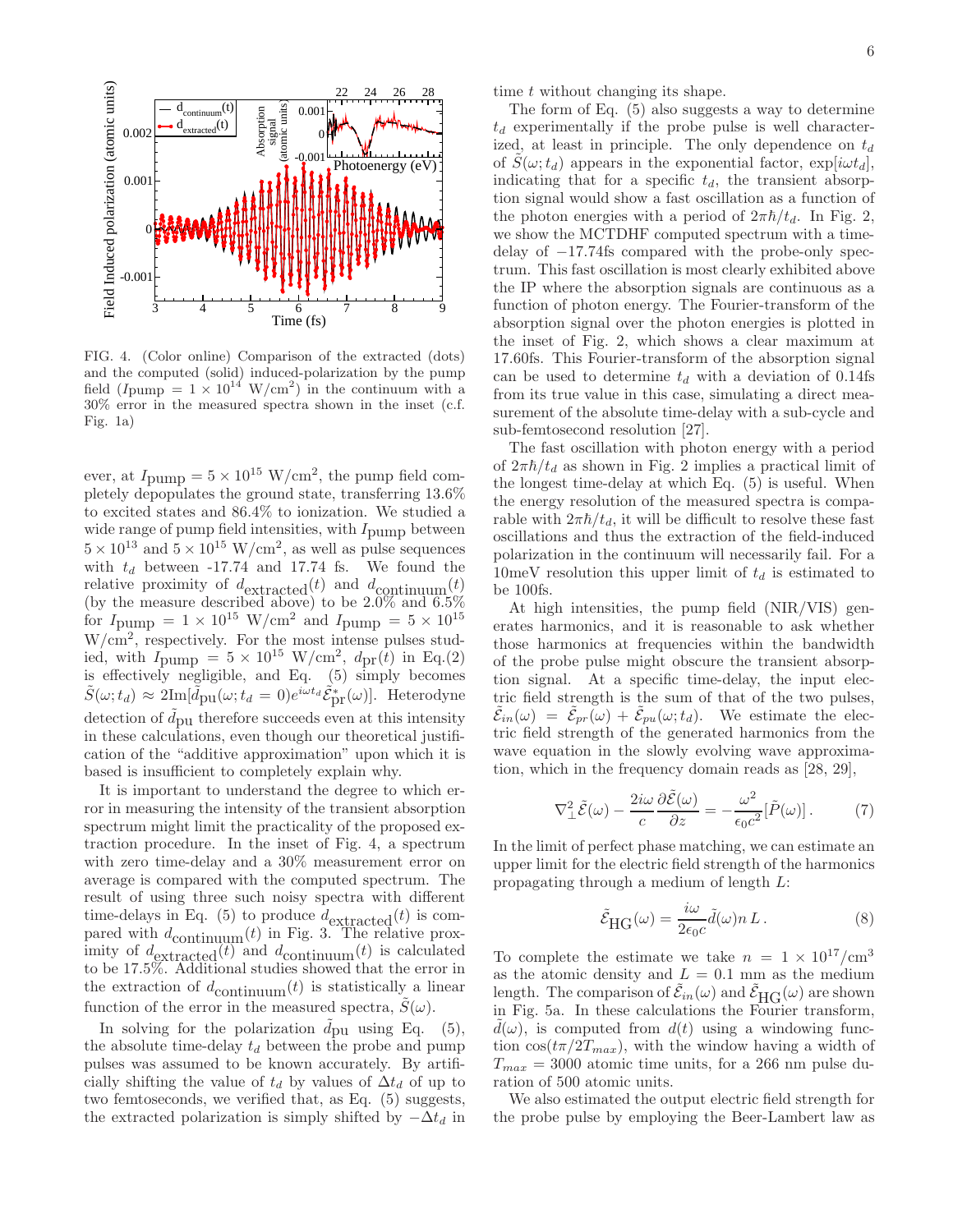

FIG. 5. (Color online) At  $I_{pu} = 1 \times 10^{15} \text{ W/cm}^2$ : (a) Comparison of the input electric field magnitude (black thin-solid),  $|\tilde{\mathcal{E}}_{in}(\omega)|^2$  and the electric field magnitude for the generated harmonics (green thick-solid),  $|\tilde{\mathcal{E}}_{\text{HG}}(\omega)|^2$ . (b) Comparison of the input electric field magnitude (black thin-solid),  $|\tilde{\mathcal{E}}_{in}(\omega)|^2$ , output electric field magnitude (red dashed),  $|\tilde{\mathcal{E}}_{out}(\omega)|^2$  as computed via Eq. (9), and the electric field magnitude for harmonics (green thick-solid),  $|\tilde{\mathcal{E}}_{\rm HG}(\omega)|^2$ 

.

done in Ref. [30],

$$
\tilde{\mathcal{E}}_{out}(\omega) = \tilde{\mathcal{E}}_{in}(\omega) \exp\left\{ i \frac{2\pi\omega}{c} \frac{\tilde{d}(\omega)}{\tilde{\mathcal{E}}_{in}(\omega)} nL \right\}.
$$
 (9)

We compare  $\tilde{\mathcal{E}}_{in}(\omega)$ ,  $\tilde{\mathcal{E}}_{out}(\omega)$ , and  $\tilde{\mathcal{E}}_{\text{HG}}(\omega)$  in Fig. 5b for photon energies in the range of  $21 - 30$  eV which is spectrally covered by the 1 fs probe pulse. This comparison strongly suggests that the contribution to the change of the XUV intensities due to harmonics is significantly smaller than the transient absorption signals and thus can be safely neglected here.

In general, for the extraction of polarization in the continuum from transient absorption it appears that several conditions should hold. First, the probe XUV pulse should not be so intense as to lead to an appreciable contribution from additional pathways to the induced polarization so that the "additive approximation" breaks down. Second, an estimate should be made to ensure that the pump field does not produce harmonics so intense that they overwhelm the transient absorption sig-

nals. In the example of atomic Neon with the 266 nm pump laser, however, for the range of intensities for which we could perform numerically stable MCDTHF calculations we did not find this upper limit of the pump field intensities where the extraction procedure becomes impractical. Finally, although our tests in this example succeeded with a 1 fs probe pulse, in order to probe the polarizations for higher harmonics induced by a very intense pump field, the probe field should be temporally short enough to cover the entire spectral range of the higher harmonics.

In this study, where the time-delay between the two pulses is varied, the carrier envelope phases (CEP) of the pulses are assumed locked. Additionally, we investigated a scheme where only the CEP of the pump pulse is varied and the time-delay is fixed at zero. The MCT-DHF computed spectra show five cycles of oscillation as CEP pump changes by  $2\pi$ , as one would expect in the variation with  $t_d$  over one optical period of the pump from the  $\exp[i\omega t_d]$  factor when  $\omega = 5\omega_{\text{pump}}$ . Thus, we notice a mirroring between the  $\tilde{S}(\omega; t_d; CEP = 0)$  and  $S(\omega; t_d = 0; CEP = -t_d \omega_{266nm})$  which demonstrates a clear one-to-one mapping between changes in the transient absorption spectrum from manipulating time-delay or from manipulating the CEP of the pump pulse. Thus one could use experiments with several CEP choices instead of several time delays to accomplish the same extraction of continuum polarization demonstrated here.

#### VI. CONCLUSION

The calculations presented here test a proposed direct method for measuring the polarization in the continuum, both modulus and phase, induced on the attosecond time scale by an intense optical pump field by using transient absorption spectroscopy above the ionization potential of the system. The procedure was tested for all possible pulse sequences, pump-first, probe-first, and coincident. In addition, the main characteristics of the intense-fieldinduced polarization remain extractable in the presence of a 30% measurement error in the transient absorption spectrum. We also addressed the question of whether the transient absorption signal might be masked by the harmonics generated by the pump pulse by estimating their intensity in these calculations.

These results suggest that such a measurement may be possible in the cases where, for example, intense NIR pulses are used to generate high harmonics in other systems. While the all-electrons-active MCTDHF calculations we present are for processes involving only five to seven photons from the probe pulse, they nonetheless have allowed us to explore the proposed method for extracting the continuum polarization in detail. Computational tests of the basic idea presented here for the case of intense NIR pulses generating high harmonics will necessarily make use of more approximate methods.